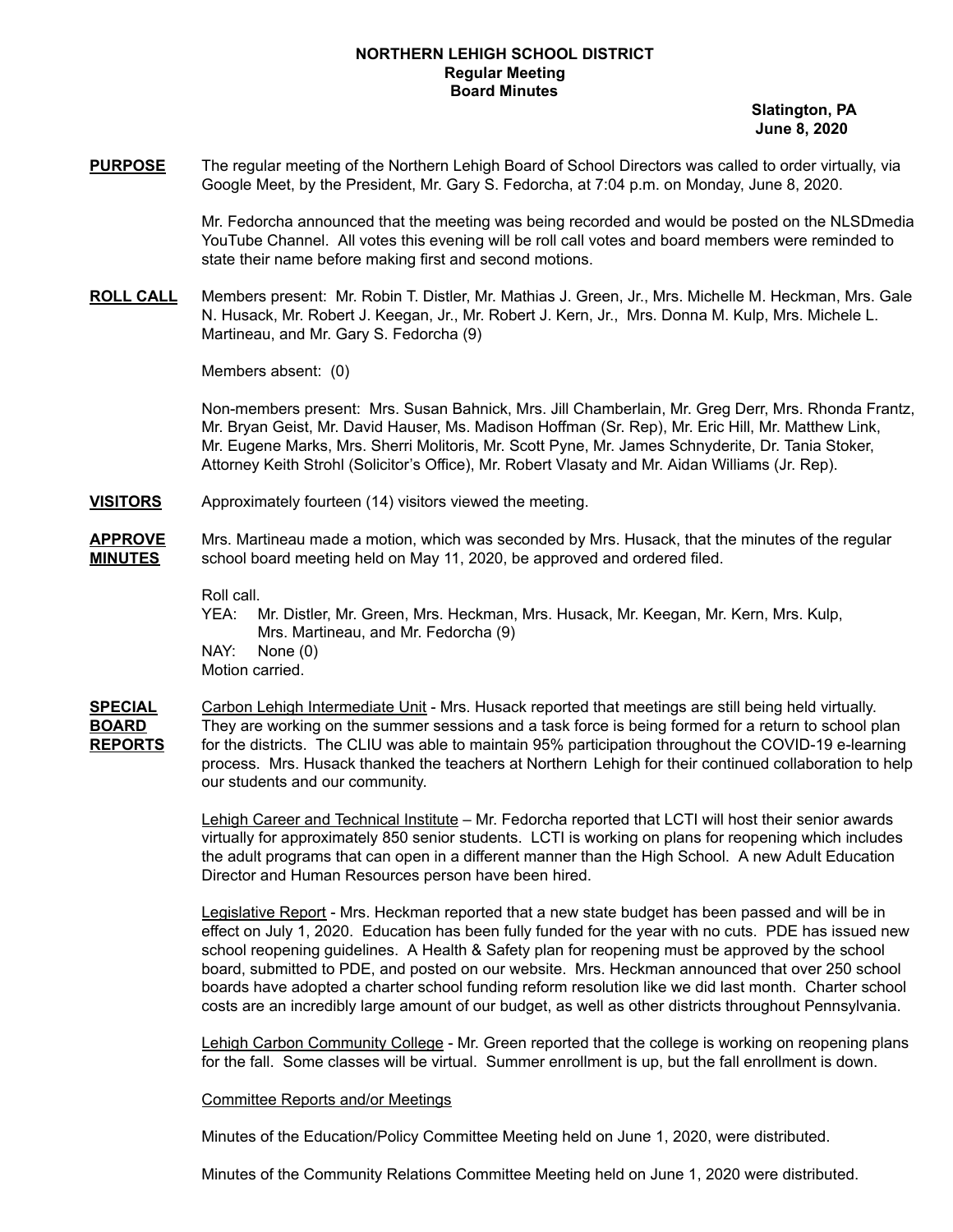## **SPECIAL** Minutes of the Technology/Buildings & Grounds Committee Meeting held on June 3, 2020 were **BOARD** distributed. **REPORTS (cont.)** Minutes of the Finance Committee Meeting held on June 3, 2020 were distributed.

Student Representatives to the Board Report – Mr. Williams and Ms. Hoffman verbally reported on the contents of the student representative report. Board members congratulated Ms. Hoffman and wished her well in her future endeavors.

Solicitor's Report - Attorney Strohl reported that as of today, the office is semi-open and he will be in the office moving forward seeing people by appointment.

Assistant Superintendent's Report - Dr. Stoker reported that the district is receiving \$329,372 for the Elementary and Secondary School Emergency Relief (ESSER) fund with \$4,796 of that going to the non-public schools in our district. Administratively, they are looking into how best to spend that money taking into account the safety measures the state is requiring for reopening. We should receive the money shortly after the grant is submitted.

On the agenda this evening is the elementary and secondary school handbooks with the changes recommended at the Education/Policy Committee meeting. The links in the handbooks currently do not work because we will be transitioning to a new website on August 1. The principals will be making the links active when that is finalized.

Business Managers' Report - Mrs. Molitoris shared the updated administrative recommendations for the 2020-2021 budget. Board considerations for the 2020-2021 budget are 1) refinancing the bonds, 2) renegotiated Brandywine transportation contract, 3) eliminate two (2) positions through attrition, and 4) reconsider the 3.5% tax increase tentatively adopted at the May board meeting.

Budget Budget Discussion: Mrs. Heckman asked how refinancing the bonds changes the bond repayment Discussion timeline. Mrs. Molitoris answered that it would add one more year and be paid in the 29-30 school year. Mrs. Husack questioned the bond payments as she understood from the Finance Committee meeting that some of the bond refinancing payments would be paid back in 2-3 years. Mrs. Molitoris explained that it would still be a little over a 10 year bond and that the only bonds being refinanced are the 2012 and 2015 bonds. There will still be 2018 bond payments next year. The expenditures would be moved out of the next two school years and added to the end of the debt service. Mrs. Husack asked if we do the bond refinancing or not, we will still have bond payments in the amount of \$2 million in the next 2-3 years. Mrs. Molitoris added that the next two years it would be between \$700-800,000 and every year after that it would be around \$3 million dollars. Mrs. Husack commented that the board needs to think fiscally responsible from now until the next decade. We have to think about what educational items may be needed down the road. Mrs. Molitoris added that in 2023-2024, the 2018 bonds could be refinanced but the 2022-2023 school year there will be no options. Mr. Keegan asked what the current rate was for the bonds. Mrs. Molitoris said it was a little over 2%. Mr. Keegan asked if the rates are at historical lows. Mrs. Molitoris agreed. Mr. Keegan suggested that we keep looking for low rates over the next few years and take advantage of them whenever possible. Mrs. Molitoris added that the next time a bond is callable is the 2023-2024 school year. Mr. Keegan asked the board if they have been reading the community letters. One in particular that was sent to his house, was appreciative of the fact that the board is rethinking the budget and how it affects the taxpayers. She was very eloquent in stating how important it is that board members are watchdogs for the finances and the impact it has on our local taxpayers. Mr. Keegan thanked Mr. Fedorcha for responding to some of the letters, but he emphasized how all of the board should be ever conscious of the public and he worries about them a lot. Mrs. Martineau thanked Mrs. Molitoris for all of her hard work on the presentation both this evening and at the Finance Committee meeting, it is very much appreciated. Mr. Keegan thanked everyone as well for working on the numbers and commented how much it has changed since the preliminary budget last month. Mr. Fedorcha asked if any of the board members had any objections with the Brandywine Transportation addendum, and elimination of two positions being considered for the 2020-20201 budget. Seeing no objections, those two items will be considered in the final budget of 2020-20201. Mr. Fedorcha asked the board their opinions on the refinancing of the bonds and reconsideration of the 3.5% tax increase. Mr. Keegan stated that he in favor of all four items.He feels that the whole board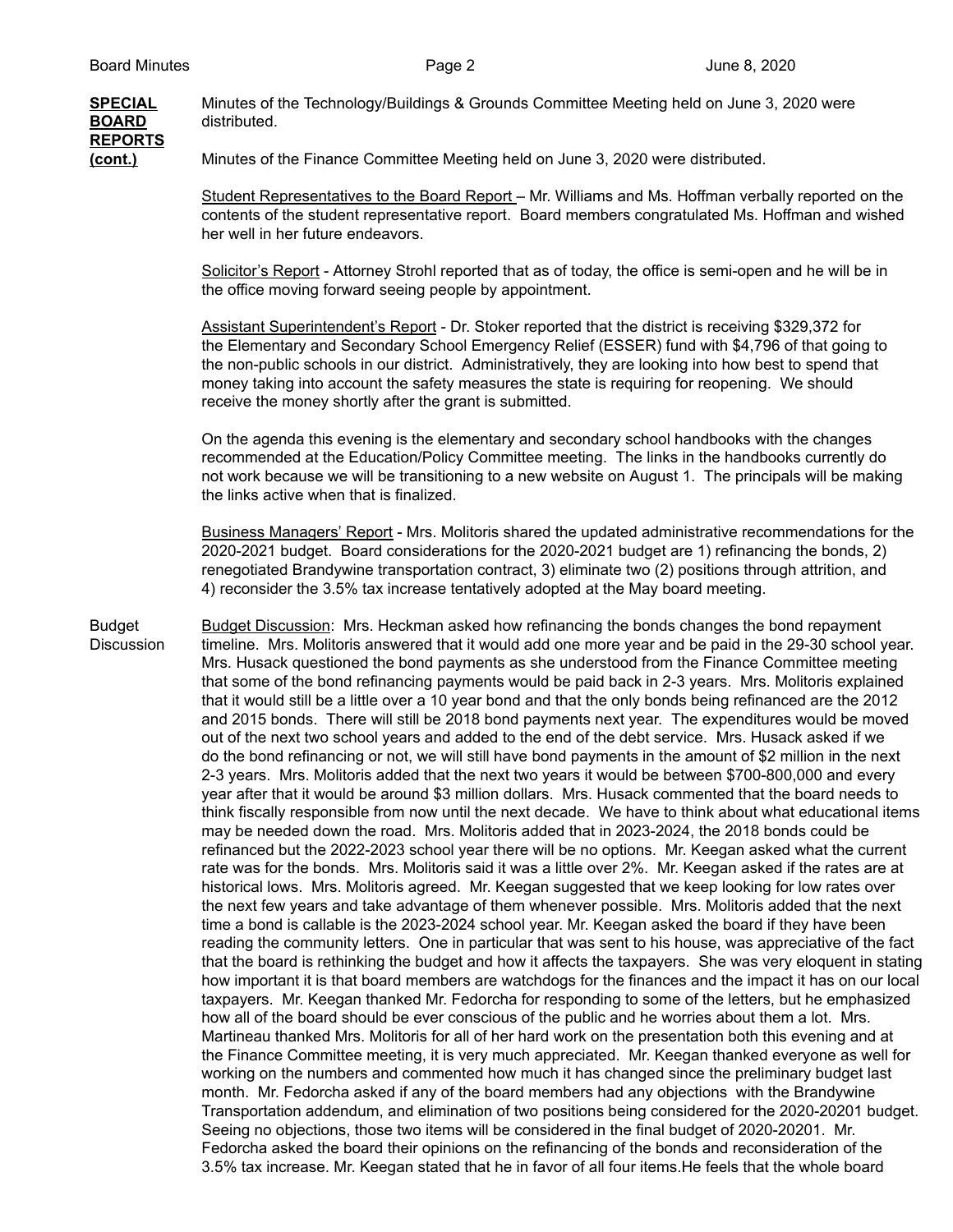Budget should be accountable to the taxpayers and at the same time provide quality education. Mr. Fedorcha Discussion stated that the whole board should weigh in so that a final budget can be presented at the June 22, (cont.) 2020, special meeting. Mr. Kern stated that he is in favor of the bond refinancing but we should be mindful of the fact that we are only delaying the debt payment and it will have to be repaid at some point. He stated that he is mindful of the taxpayers, and wants to make sure we have the revenue to continue our educational programs as well. He acknowledges the taxpayers comments and appreciates the feedback from the community and he understands that they are in a position that affects their finances, but at the same time he would like to hear from parents who have students in the district who have a vested interest. As a grandparent of three Northern Lehigh students, he does not want to see a reduction in any of their educational opportunities. He is in favor of bringing down the 3.5% tax increase this year, but is worried about the next several years. If we do not raise taxes to the index, that is money lost that we can't get back next year. Mr. Kern stated that he is in favor of all four items. Mrs. Martineau stated that her concern is over the loss of a music instructor at the High School, and that the board in no way is saying that we do not support the music program, it is based on the lack of students interested in the courses. It is the hope of the board that in the future it could be reinstated. Mr. Fedorcha added that Mr. Link has said that if the number of students interested in these courses would increase, administration and the board would look at the position in the future. Mrs. Husack stated that as a former student and mother with students in the district currenlty, she is struggling with this a little bit. She would like the students to have the best educational opportunities possible. As stated by Mrs. Molitoris, there are several acts out there in regards to this year's tax bills that would allow for the tax discount period to be extended, and no penalty for paying in December, but they will also affect our budget. Mrs. Husack stated that she does not want to lose sight of providing the best educational opportunities possible, but as a board, we have to think fiscally responsible not just for today, but the future of our district as well. Mrs. Husack stated that she is in favor of all four items, including reconsidering what the tax increase is with clarification and justification for our community, but it still comes down to the support and education of our students. We have to be open and thoughtful about the whole picture, not just what is happening today. Mr. Keegan asked Mrs. Molitoris what we would lose if we do not charge a penalty for tax bills. Mrs. Molitoris answered that if we extend our discount period and non-penalty period, it would be \$73,000 in lost revenue. Mr. Green stated that he agrees with Mrs. Martineau that nobody wants to cut the music program or any other program. We have been fortunate not to have had these tough decisions in the past several years. Unfortunately, you can't run a music program and pay a full-time teacher if their classes have one and two students in them; unfortunately, it is something we cannot afford. Mr. Green stated that he thought we could phase in the bond refinancing but it does not work that way. Mr. Green asked if we had spent any of the fund balance in this year's budget. Mrs. Molitoris answered that it should be around \$1 million dollars. Mr. Green stated that according to the last report, we had not touched fund balance at this point in time, Mrs. Molitoris answered yes, but the summer payrolls are not accounted for and that will play a role in the fund balance figures being used. Mr. Green questioned that of the \$2.7 million we had budgeted to use in 2019-2020, we will only use about \$1-1.2 million. That will leave \$1.5 million that will remain in the fund balance, and along with the savings realized from bond refinancing over the next two years, will give us an additional \$5 million in future budgets. Being comfortable with that scenario, Mr. Green supports the bond refinancing and considering we could save on the 2018 bonds in a few years, there could be additional savings. He would be in support of a lower tax increase also. Mrs. Martineau agreed with Mr. Green and she too fully supports the bond refinancing and reconsidering the tax increase. Mr. Distler stated that he is in favor of all four items but is concerned about the potential financial situation in the next two years. He agrees with refinancing the bonds, and is in favor of a 3% increase in taxes. A question was raised in the chat on the YouTube channel. Mayra A. questioned the possible increase in taxes 3.5% that it is not clear how that will be used to improve education in the school district. Is this only to cover the deficit or will that be used for better programs across the district and/or more options for our students? As a taxpayer, she wants to see improvement in education and program offering. Mr. Fedorcha answered that any tax increase will go to the betterment of the district and our students. Mr. Link stated that yes, it is to pay our expenditures in the upcoming school year. All of the district's expenses are for two things, either the cost and associated costs for employees, and educational programs. Mrs. Molitoris added that we

> have increased programs over the last few years, and are continuing the 1:1 initiative for technology in our schools. Mr. Fedorcha stated that the 1:1 initiative, helped us with the online learning we were forced to use at the end of this school year. Mrs. Kulp agreed with all four items. Mr. Link stated that he is hearing consensus on all four items knowing that the first three will help to make the decision on the tax increase. Mr. Link recommended that the budget be built with the first three items and draw up the resolution with the tax increase blank. A board member can make a motion at the June 22, 2020, school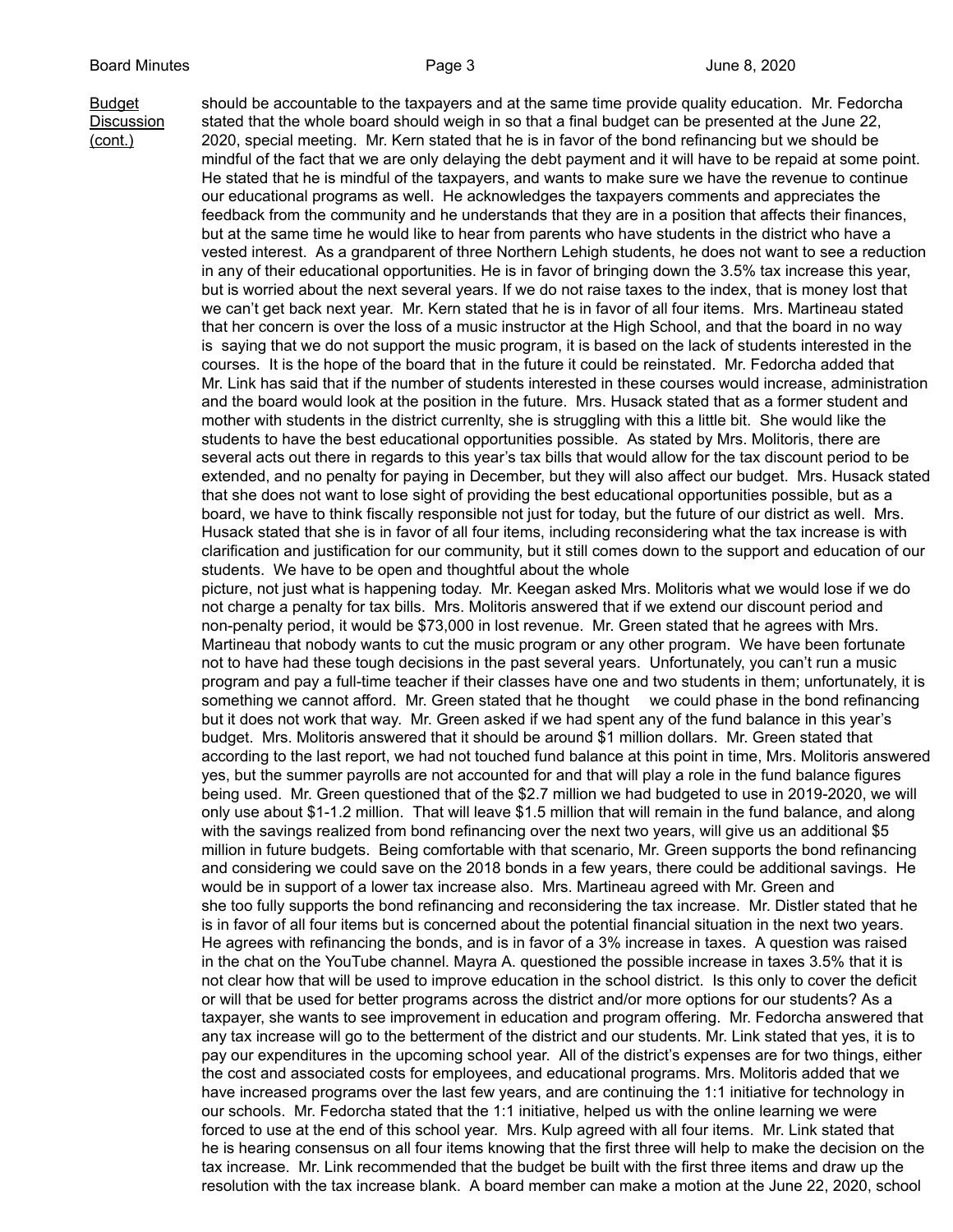Budget board meeting and then it can be discussed. Mr. Green stated that it boils down to the tax increase will Discussion drive the amount of fund balance taken to balance the budget. It is not going to allow any new programs, (cont.) it is simply the amount of fund balance being utilized. Mrs. Molitoris agreed and Mr. Link reminded board members that a 3.5% tax increase would generate more revenue than the actual shortfall. Mr. Fedorcha asked board members if they were okay with the business office building the budget with the first three items and leaving a blank for the tax increase. Seeing no objection, the business office shall proceed as noted for the June 22, 2020, board meeting. Mr. Fedorcha directed Mrs. Molitoris to move forward with the bond refinancing and have a resolution on the June 22, 2020, board meeting agenda. Mr. Green commented that bond counsel had mentioned that an inadvertent spike in rates could hamper this plan. Mr. Green asked that somebody should be responsible for monitoring the rates and pull the plug if something changes. Mr. Fedorcha directed Mrs. Molitoris and Mr. Link monitor the interest rates between now and the June 22, 2020, board meeting.

> Mr. Fedorcha announced that the Northern Lehigh School District has evaluated the Superintendent for the 2019-2020 school year and the board has deemed that he has met and exceeded his performance standards for the year. This information will be posted on the school district website.

Superintendent's Report - Mr. Link thanked the school board for their feedback regarding his evaluation. Mr. Link announced that last Friday was the official last day for our students and today was the last day for our teachers, which was our second online professional development day. Mr. Link stated that it is was nice to see how engaged our staff were learning how to better prepare for next school year, if we are still in this teaching and learning environment.

Mr. Link recognized Ms. Madison Hoffman's service as a student representative to the board. Mr. Link stated that she will be going from being a NL bulldog to a college bulldog at DeSales College, Mr. Link's alma mater. Mr. Link reported on her outstanding accomplishments throughout her high school career. Ms. Hoffman shared her gift of a clock from the board and thanked the board for their support.

Mr. Link thanked the following community members and businesses for their donations. The Northern Lehigh Education Foundation donated \$4,500 for additional hot spots for online learning and continue to donate to our grab-n-go lunch program. Tri-County Team Wear along with the Diamond Fire Company, Diamond Fire Company Ladies Auxiliary, and Ballietsville Auto Service donated the yard signs and a gift bag for our seniors. Mr. and Mrs. Oncheck has donated the banners that are on display on Main Streets in Slatington and Walnutport with all of our seniors' names. The Giant in Walnutport has donated \$1,300 to our grab-no-go meal program. The Old Post Inn group, led by Mr. and Mrs. Lehr, have donated gift bags for our seniors. Mr. Link thanked all of our community partners for their very generous donations.

Mr. Link announced that the Graduation ceremony is planned for July 24, 2020. If we can do so safely, it will be in the stadium with limitations to attendees and physical arrangements. If not, it will be held virtually. There will be a parade for our seniors down Main Street. Officer Gnas is working on the application and necessary approvals from the state and local jurisdictions.

Mr. Fedorcha announced that one of our employees, Mr. Kyle Kreamer has been deployed with the National Guard. We wish him well and hope he returns safely. Mr. Link added that he did hear from Mr. Kreamer and he thanks the district for their well wishes and he hopes to be back quickly.

Mr. Fedorcha reported that an executive session was held virtually prior to tonight's meeting to discuss personnel issues.

**PERSONNEL** Mrs. Kulp made a motion, which was seconded by Mr. Kern, that the Board of Education approves the following personnel items:

|                  | Administrative Janet Bashore |                                               |
|------------------|------------------------------|-----------------------------------------------|
| <b>Transfers</b> | From:                        | Peters Elementary School First Grade Teacher  |
| Instructional    | To:                          | Peters Elementary School Second Grade Teacher |
|                  | Salary:                      | No change in salary                           |
|                  | Effective:                   | August 25, 2020                               |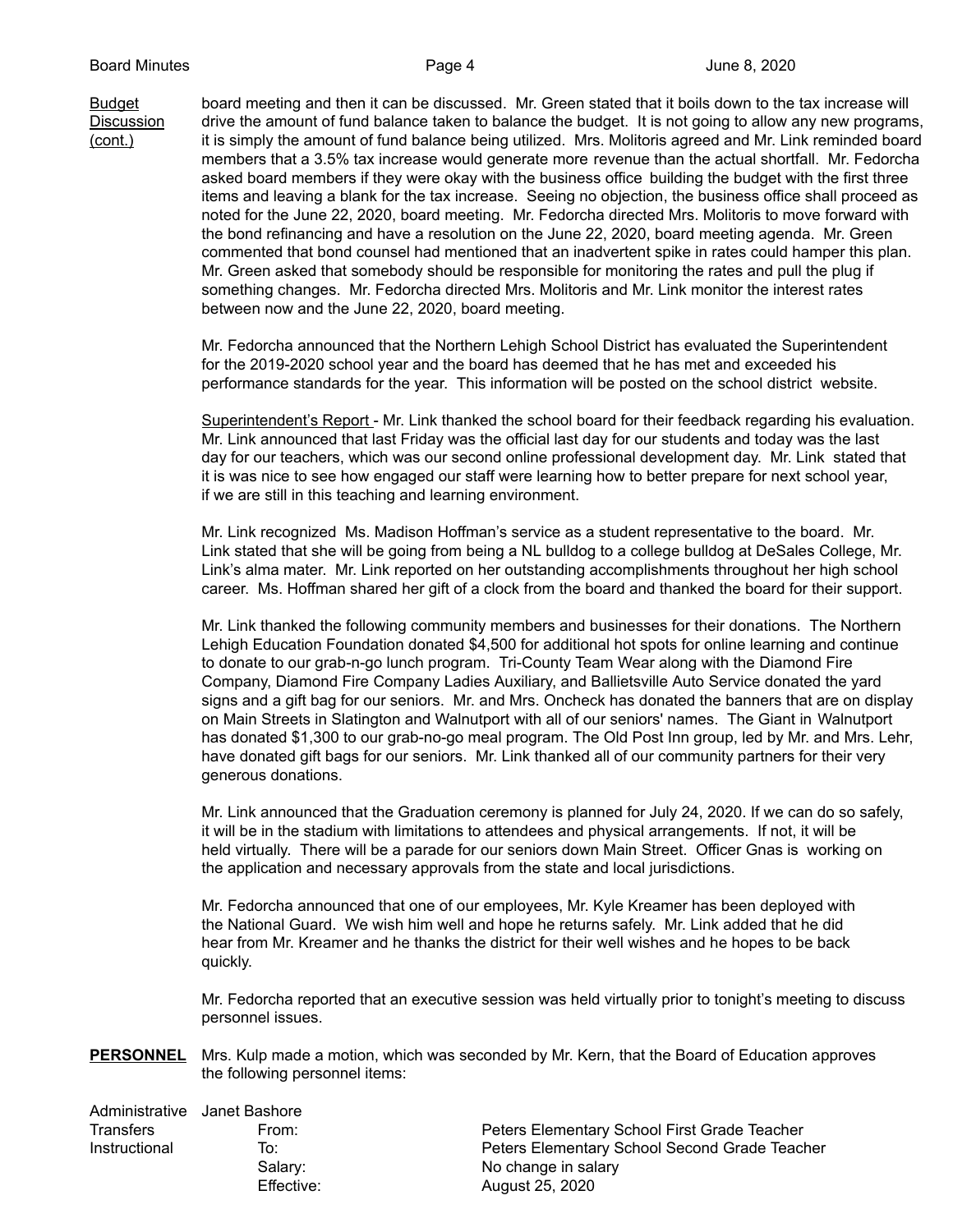| <b>PERSONNEL</b><br>(cont.)<br>Retirement/<br>Resignation<br>C. Graaf | Lehigh School District after 4 years of service.                                                                                                                                                                                                                                                                                                                                                                                                                                                                                                                                                                                                                            | With regret, accept the retirement resignation of Connie Graaf from her position as Cook's Helper<br>at Peters Elementary School, effective June 5, 2020. Ms. Graaf will be retiring from the Northern                                                                                                                                                                                                                                                                                               |            |  |
|-----------------------------------------------------------------------|-----------------------------------------------------------------------------------------------------------------------------------------------------------------------------------------------------------------------------------------------------------------------------------------------------------------------------------------------------------------------------------------------------------------------------------------------------------------------------------------------------------------------------------------------------------------------------------------------------------------------------------------------------------------------------|------------------------------------------------------------------------------------------------------------------------------------------------------------------------------------------------------------------------------------------------------------------------------------------------------------------------------------------------------------------------------------------------------------------------------------------------------------------------------------------------------|------------|--|
| J. Ortiz                                                              | Accept the resignation of Jessica Ortiz from her position as Slatington Elementary School para-<br>professional, effective June 5, 2020.                                                                                                                                                                                                                                                                                                                                                                                                                                                                                                                                    |                                                                                                                                                                                                                                                                                                                                                                                                                                                                                                      |            |  |
| Leave                                                                 | Family Medical Approve the request of employee #7146 to take a family medical leave of absence for the birth of a<br>child, beginning on August 25, 2020. Employee is requesting to use accumulated sick days.<br>Upon exhaustion of eligible days, employee is requesting a twelve week family medical leave.<br>Upon exhaustion of family medical leave, and in accordance with Appendix D of the 2017-2021<br>NLEA Collective Bargaining Agreement, employee is requesting a child-rearing leave of absence.<br>Employee plans to return to her teaching position at the beginning of the second semester of the<br>2020-2021 school year, on or about January 26, 2021. |                                                                                                                                                                                                                                                                                                                                                                                                                                                                                                      |            |  |
| Detention<br>Monitor<br>J. Everett                                    | Approve to appoint the following person as Secondary Detention Monitor for the Senior High<br>School for the 2020-2021 school year. Work will be on an as needed basis and compensation<br>will be at a salary of \$20.00 per hour worked:                                                                                                                                                                                                                                                                                                                                                                                                                                  |                                                                                                                                                                                                                                                                                                                                                                                                                                                                                                      |            |  |
|                                                                       | <b>Julie Everett</b>                                                                                                                                                                                                                                                                                                                                                                                                                                                                                                                                                                                                                                                        |                                                                                                                                                                                                                                                                                                                                                                                                                                                                                                      |            |  |
| <b>MS Detention</b><br><b>Monitors</b><br>D. Knerr<br>J. Schuck       | Approve to appoint Debra Knerr and Jacqueline Schuck as Administrative Detention Monitors<br>in the Middle School. Mrs. Knerr will cover the Monday detentions from 2:20 p.m. to 3:20 p.m. and<br>Mrs. Schuck will cover the Wednesday detentions from 2:20 p.m. to 3:20 p.m. They will work<br>throughout the 2020-2021 school year on Mondays and Wednesdays that warrant detention<br>coverage. Salary will be \$20.00 per hour worked.                                                                                                                                                                                                                                  |                                                                                                                                                                                                                                                                                                                                                                                                                                                                                                      |            |  |
| Co-Curricular<br>Change of<br><b>Status</b><br>J. Hoffert             | Approve the motion to change the status of Jenna Hoffert, Spanish Club Advisor - \$600.00, which was<br>originally approved at the October 14, 2019 school board meeting, to Jenna Hoffert, Spanish Club<br>Advisor - Shared Stipend - \$300.00.                                                                                                                                                                                                                                                                                                                                                                                                                            |                                                                                                                                                                                                                                                                                                                                                                                                                                                                                                      |            |  |
| Co-Curricular<br>Appointment<br>2019-2020                             | Sarah Kunkle                                                                                                                                                                                                                                                                                                                                                                                                                                                                                                                                                                                                                                                                | Spanish Club - Shared Stipend                                                                                                                                                                                                                                                                                                                                                                                                                                                                        | \$300.00   |  |
| Co-Curricular<br>Appointment<br>2020-2021                             | Megan Leadbetter                                                                                                                                                                                                                                                                                                                                                                                                                                                                                                                                                                                                                                                            | Assistant Field Hockey Coach                                                                                                                                                                                                                                                                                                                                                                                                                                                                         | \$3,173.00 |  |
| Co-Curricular<br>Volunteer<br>2020-2021                               | Janelle Morales                                                                                                                                                                                                                                                                                                                                                                                                                                                                                                                                                                                                                                                             | <b>MS Cheerleading Coach</b>                                                                                                                                                                                                                                                                                                                                                                                                                                                                         |            |  |
| Amend MS<br>Foreign<br>Language<br>Club Final<br>Application          | Roll call.<br>YEA:                                                                                                                                                                                                                                                                                                                                                                                                                                                                                                                                                                                                                                                          | Approve to amend the motion for the Middle School Foreign Language Club Final Application,<br>which was approved on May 11, 2020, to read the Northern Lehigh Education Association has<br>recommended a stipend for Blasia Dunham of \$1,000.00 for the 2020-2021 school year. Per<br>Policy #122, the stipend for the first year of a club, 2019-2020, is \$200.00.<br>Mr. Distler, Mr. Green, Mrs. Heckman, Mrs. Husack, Mr. Keegan, Mr. Kern, Mrs. Kulp,<br>Mrs. Martineau, and Mr. Fedorcha (9) |            |  |
|                                                                       | NAY:<br>None $(0)$<br>Motion carried.                                                                                                                                                                                                                                                                                                                                                                                                                                                                                                                                                                                                                                       |                                                                                                                                                                                                                                                                                                                                                                                                                                                                                                      |            |  |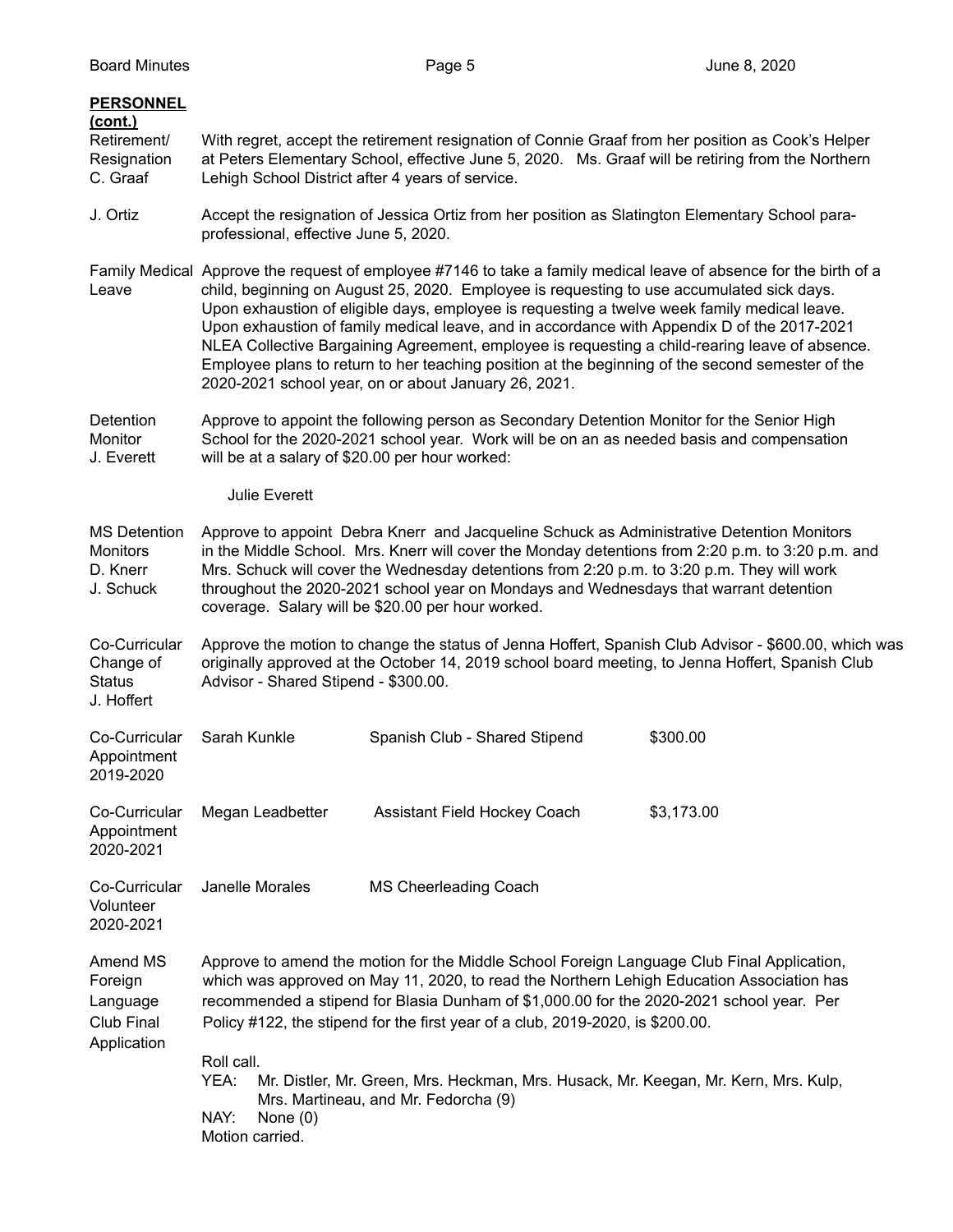| <b>Board Minutes</b>                                 | Page 6                                                                                                                                                                                                                                                                                                                                   | June 8, 2020 |
|------------------------------------------------------|------------------------------------------------------------------------------------------------------------------------------------------------------------------------------------------------------------------------------------------------------------------------------------------------------------------------------------------|--------------|
| <b>POLICY</b>                                        | Mrs. Martineau made a motion, which was seconded by Mr. Distler, that the Board of Education<br>approves the following policy items:                                                                                                                                                                                                     |              |
| <b>Board Policy</b>                                  | Approve school board policy #216 - Pupils - Student Records, as presented after first reading.                                                                                                                                                                                                                                           |              |
| First<br>Reading                                     | Approve school board policy #237 - Pupils - Electronic Devices, as presented after first reading.                                                                                                                                                                                                                                        |              |
|                                                      | Approve school board policy #335 – Employees – Family and Medical Leaves, as presented after first<br>reading.                                                                                                                                                                                                                           |              |
|                                                      | Approve school board policy #805 - Operations - Emergency Preparedness, as presented after first<br>reading.                                                                                                                                                                                                                             |              |
|                                                      | Approve school board policy #805.1 - Operations - Relations with Law Enforcement Agencies, as<br>presented after first reading.                                                                                                                                                                                                          |              |
| <b>Board Policy</b><br>Second<br>Reading             | Approve school board policy #214 - Pupils - Class Rank, as presented after second reading.                                                                                                                                                                                                                                               |              |
|                                                      | Approve school board policy #626 - Finances - Federal Fiscal Compliance, as presented after second<br>reading.                                                                                                                                                                                                                           |              |
|                                                      | Approve school board policy #705 – Property - Facilities and Workplace Safety, as presented after<br>second reading.                                                                                                                                                                                                                     |              |
| <b>Student Rep-</b><br>resentative<br>to Board       | Approve Paige Craddock as Student Representative to the Board for the 2020-2021 school year.<br>Paige has been appointed as the junior representative to the board and will serve from September,<br>2020 through June 2022. Aidan Williams will serve as the senior student representative to the board<br>until June, 2021.            |              |
| Student-<br>Parent                                   | Approve the changes to the Elementary School Student-Parent Handbook as presented.                                                                                                                                                                                                                                                       |              |
| Handbooks                                            | Approve the changes to the Middle School Student-Parent Handbook as presented.                                                                                                                                                                                                                                                           |              |
|                                                      | Approve the changes to the High School Student-Parent Handbook as presented.                                                                                                                                                                                                                                                             |              |
|                                                      | Roll call.<br>YEA:<br>Mr. Distler, Mr. Green, Mrs. Heckman, Mrs. Husack, Mr. Keegan, Mr. Kern, Mrs. Kulp,<br>Mrs. Martineau, and Mr. Fedorcha (9)<br>NAY:<br>None $(0)$<br>Motion carried.                                                                                                                                               |              |
| <b>CURRIC-</b><br><b>ULUM AND</b><br><b>INSTRUC-</b> | Mr. Green made a motion, which was seconded by Mr. Kern, that the Board of Education<br>approves the following curriculum and instruction items:                                                                                                                                                                                         |              |
| <u>TION</u><br>Fed Programs<br>2020-2021             | Approve to authorize proper officials to execute contracts for Title I, Title IIA, Title III, and Title IV for<br>the 2020-2021 school year.                                                                                                                                                                                             |              |
| CLIU Title I<br>2019-2020                            | Approve the final agreement with CLIU #21 for Title I Services for the 2019-2020 school year in the<br>amount of \$6,895.00.                                                                                                                                                                                                             |              |
| Hogan Learn-<br>ing Academy                          | Approve to authorize proper officials to enter into an agreement for one Northern Lehigh<br>School District student with special needs to attend Hogan Learning Academy LLC, in accordance<br>with the promises and covenants contained in the agreement. This agreement is effective August<br>26, 2020 and terminates on June 4, 2021. |              |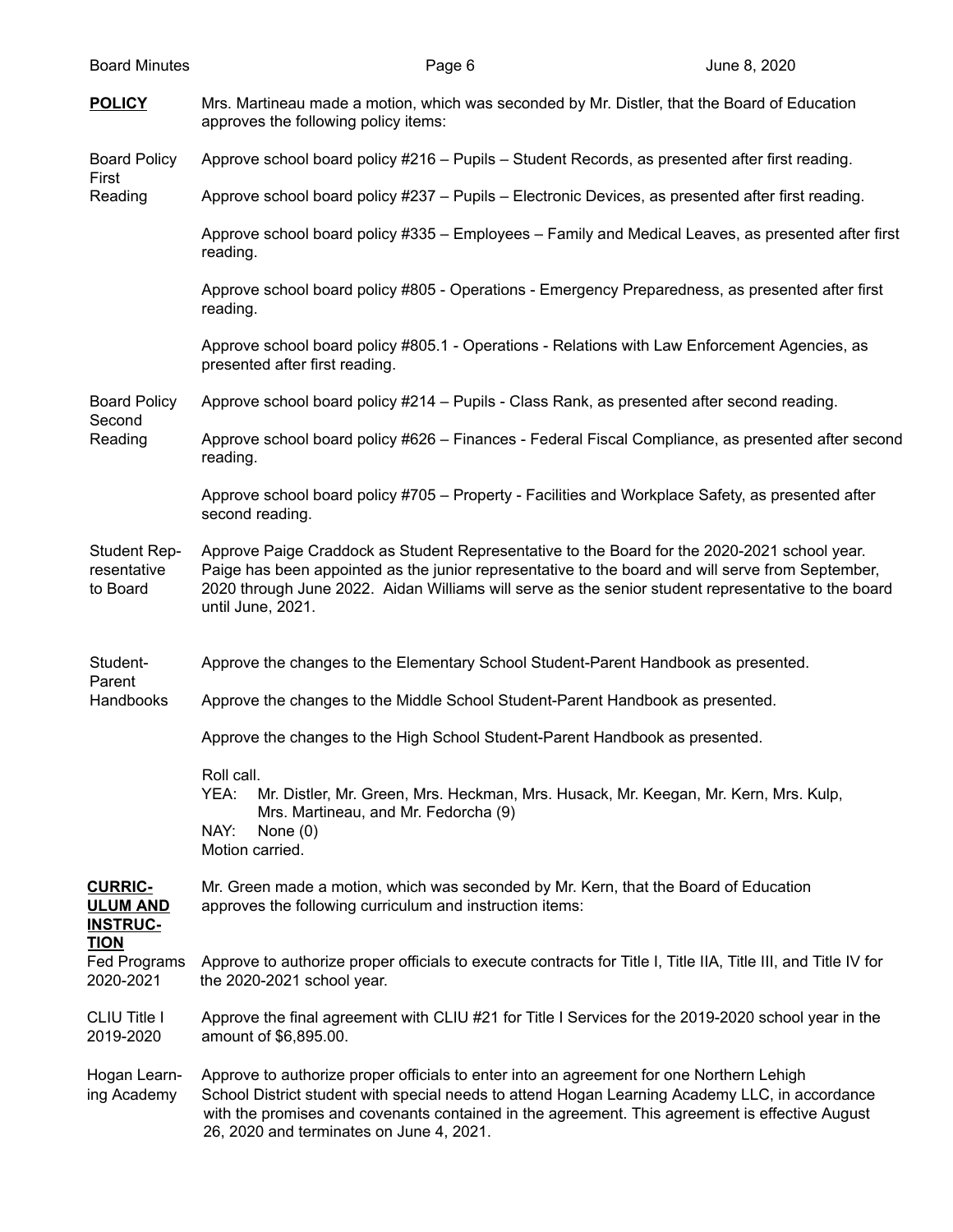| <b>CURRIC-</b><br><b>ULUM AND</b><br><b>INSTRUCTION</b>                   |                                                                                                                                                                                                                                                                                                                                                                                                                           |
|---------------------------------------------------------------------------|---------------------------------------------------------------------------------------------------------------------------------------------------------------------------------------------------------------------------------------------------------------------------------------------------------------------------------------------------------------------------------------------------------------------------|
| <u>(cont.)</u><br>Hogan Learn-<br>ing Academy<br><b>ESY 2020</b>          | Approve to authorize proper officials to enter into an agreement for one Northern Lehigh<br>School District student with special needs to attend Hogan Learning Academy LLC, Extended<br>School Year Services, in accordance with the promises and covenants contained in the agreement.<br>This agreement is effective July 6, 2020 and terminates on August 7, 2020.                                                    |
| CLIU Over-<br>drive Consor-<br>tium 2020-21                               | Allow administration to sign the agreement for the CLIU Overdrive Consortium for the 2020-2021<br>school year to provide e-books, audiobooks and other digital content at a cost of \$2,000.00.                                                                                                                                                                                                                           |
| Extended<br>School Year<br>2020                                           | Approve to conduct an Extended School Year Program virtually for students with special needs from<br>July 6-23, 2020. The planned instruction will follow the Continuity of Education Plan developed due to<br>COVID 19 pandemic. Approve to employ Katherine Farber, Everly Kesack, Kayla Perkowski, and Ryan<br>Stilwell for four hours per day at the Teacher Collective Bargaining Agreement amount of \$30 per hour. |
| CLIU Trans-<br>Perfect Agree-<br>ment 2020-21                             | Allow administration to sign the CLIU TransPerfect Agreement to provide language interpreting<br>related services as needed for the 2020-2021 school year.                                                                                                                                                                                                                                                                |
| Community<br>Services for<br>Children<br><b>Head Start</b>                | Authorize Community Services for Children to operate the Head Start Pre-K program at Peters<br>Elementary School from August, 2020 through July, 2021. The only obligation to the district is<br>to provide one classroom.                                                                                                                                                                                                |
|                                                                           | Roll call.<br>YEA:<br>Mr. Distler, Mr. Green, Mrs. Heckman, Mrs. Husack, Mr. Keegan, Mr. Kern, Mrs. Kulp,<br>Mrs. Martineau, and Mr. Fedorcha (9)<br>NAY:<br>None $(0)$<br>Motion carried.                                                                                                                                                                                                                                |
| <b>NEW</b><br><b>BUSINESS</b>                                             | Mr. Distler made a motion, which was seconded by Mr. Green, that the Board of Education approves<br>the following New Business Items:                                                                                                                                                                                                                                                                                     |
| BA/HR and<br><b>Benefits Contract</b><br>1 yr.                            | Extend Co-Dir. Approve to extend the contracts for one year with no changes between the Northern Lehigh School<br>District and the Co-Director of Business Affairs/Human Resources and Co-Director of Business Affairs/<br>Payroll & Emp. Payroll & Employee Benefits.                                                                                                                                                    |
| Northwestern<br><b>Food Service</b><br>Supervisor<br>Agreement<br>2020-21 | Approve the agreement between the Northern Lehigh School District and Northwestern Lehigh School<br>District to assign a food service supervisor on an hourly basis from July 1, 2020 until June 30, 2021, as<br>per the attached agreement.                                                                                                                                                                              |
| Set Gradua-<br>tion Date<br>July 24, 2020                                 | Motion to set the graduation date for the 2019-2020 school year for July 24, 2020, to be held either<br>virtually or in person based on guidance from the governor's office and the Pennsylvania Department<br>of Education.                                                                                                                                                                                              |
|                                                                           | Roll call.<br>YEA:<br>Mr. Distler, Mr. Green, Mrs. Heckman, Mrs. Husack, Mr. Keegan, Mr. Kern, Mrs. Kulp,<br>Mrs. Martineau, and Mr. Fedorcha (9)<br>NAY:<br>None $(0)$<br>Motion carried.                                                                                                                                                                                                                                |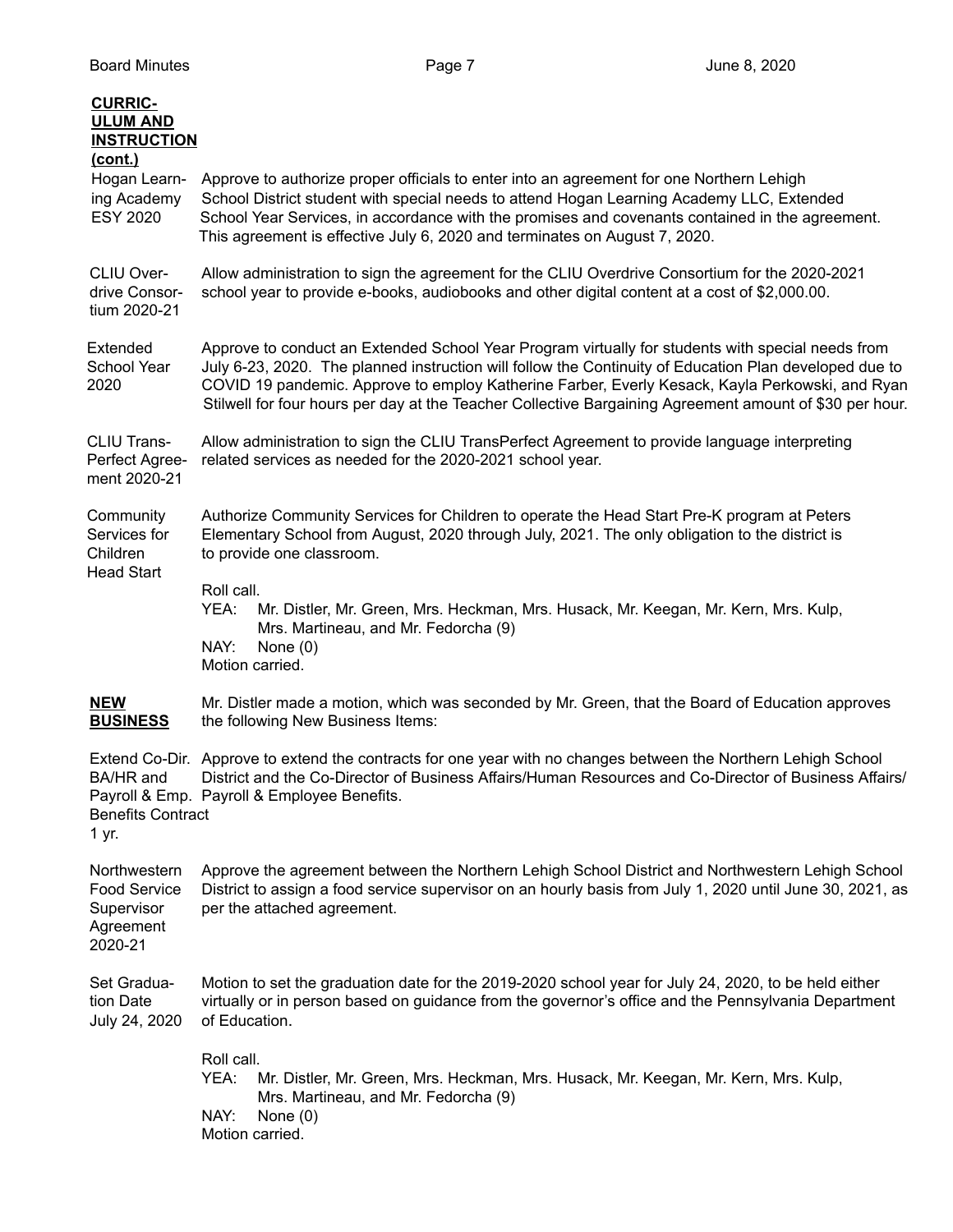| <b>Board Minutes</b>                            |                                                                                                                                                                                                                                                                                                                                  | Page 8                                                                                                    | June 8, 2020                                                                                         |  |
|-------------------------------------------------|----------------------------------------------------------------------------------------------------------------------------------------------------------------------------------------------------------------------------------------------------------------------------------------------------------------------------------|-----------------------------------------------------------------------------------------------------------|------------------------------------------------------------------------------------------------------|--|
| <b>FINANCIAL</b>                                | following financial items:                                                                                                                                                                                                                                                                                                       |                                                                                                           | Mr. Kern made a motion, which was seconded by Mrs. Kulp, that the Board of Education approves the    |  |
| Financial<br>Reports                            | Approve the Following Financial Reports:<br>General Fund Account month of May, 2020<br>NLHS Scholarship Account months of April & May, 2020<br>PE, NLMS, NLSH Student Activities/Clubs Account months of April & May, 2020<br>SE Student Activities/Clubs Account months of March-May, 2020<br>Cafeteria Fund month of May, 2020 |                                                                                                           |                                                                                                      |  |
| List of<br><b>Bills</b>                         | Approve the Following List of Bills:<br>General Fund months of May & June, 2020<br>Cafeteria Fund months of May & June, 2020                                                                                                                                                                                                     |                                                                                                           |                                                                                                      |  |
| <b>Budgetary</b><br><b>Transfers</b>            | Allow business office to complete budgetary transfers for the 2019-2020 end of year audit.                                                                                                                                                                                                                                       |                                                                                                           |                                                                                                      |  |
| JP Mascaro<br>Agreement<br>2020-2025            |                                                                                                                                                                                                                                                                                                                                  | collection beginning July 1, 2020 at a total cost of \$150,112.20.                                        | Approve a five (5) year service agreement with J.P. Mascaro and Sons for trash removal and recycling |  |
|                                                 | YEAR<br>2020-2021<br>2021-2022<br>2022-2023<br>2023-2024<br>2024-2025                                                                                                                                                                                                                                                            | <b>COST</b><br><b>PER YEAR</b><br>\$27,068.40<br>\$28,428.00<br>\$29,973.00<br>\$31,518.00<br>\$33,124.80 |                                                                                                      |  |
| <b>Willis Towers</b><br>Watson<br>Ins.Broker    |                                                                                                                                                                                                                                                                                                                                  | & Liability insurance for the 2020-2021 school year.                                                      | Appoint Willis of Pennsylvania, Inc. as the district insurance broker for Property, Casualty,        |  |
| <b>District</b>                                 |                                                                                                                                                                                                                                                                                                                                  |                                                                                                           | Award insurance coverage for the 2020-2021 school year to the following companies:                   |  |
| Insurances                                      | Commercial Package and Automobile (Vehicle Liability, General Liability Property Insurance and<br>Boiler and Machinery) Graphic Arts Mutual (Utica) Insurance Company - \$90,717.00. The<br>premium is an increase of \$3,878.00 over last year's rate.                                                                          |                                                                                                           |                                                                                                      |  |
|                                                 | of \$704.00 over last year's rate.                                                                                                                                                                                                                                                                                               |                                                                                                           | Commercial Umbrella Liability Insurance – Crum & Forster - 19,578.00. The premium is an increase     |  |
|                                                 |                                                                                                                                                                                                                                                                                                                                  | There is no increase over last year's rates.                                                              | School Leaders Error and Omissions Liability - American International Group, Inc. - \$30,524.00.     |  |
|                                                 | Law Enforcement Liability for School Police Officers - Greenwich Insurance Company - \$2,754.00.<br>The premium is an increase of \$365.00 over last year's rates.                                                                                                                                                               |                                                                                                           |                                                                                                      |  |
|                                                 | Cyber Security Liability - American International Group, Inc. - \$8,075.00. The premium is an increase<br>of \$537.00 over last year's rates.                                                                                                                                                                                    |                                                                                                           |                                                                                                      |  |
| <b>Board</b><br>Secretary &<br><b>Treasurer</b> | Pennsylvania, Inc.                                                                                                                                                                                                                                                                                                               |                                                                                                           | Approve to renew the following expiring bonds for the 2020-2021 fiscal year through Willis of        |  |
| <b>Bonds</b><br>2020-2021                       | A \$50,000 Board Secretary Bond for the term of July 1, 2020 to July 1, 2021 at an annual<br>premium of \$175.00.                                                                                                                                                                                                                |                                                                                                           |                                                                                                      |  |
|                                                 | cost of \$269.00.                                                                                                                                                                                                                                                                                                                |                                                                                                           | A \$50,000 Board Treasurer Bond for the period July 1, 2020 to July 1, 2021 at an annual premium     |  |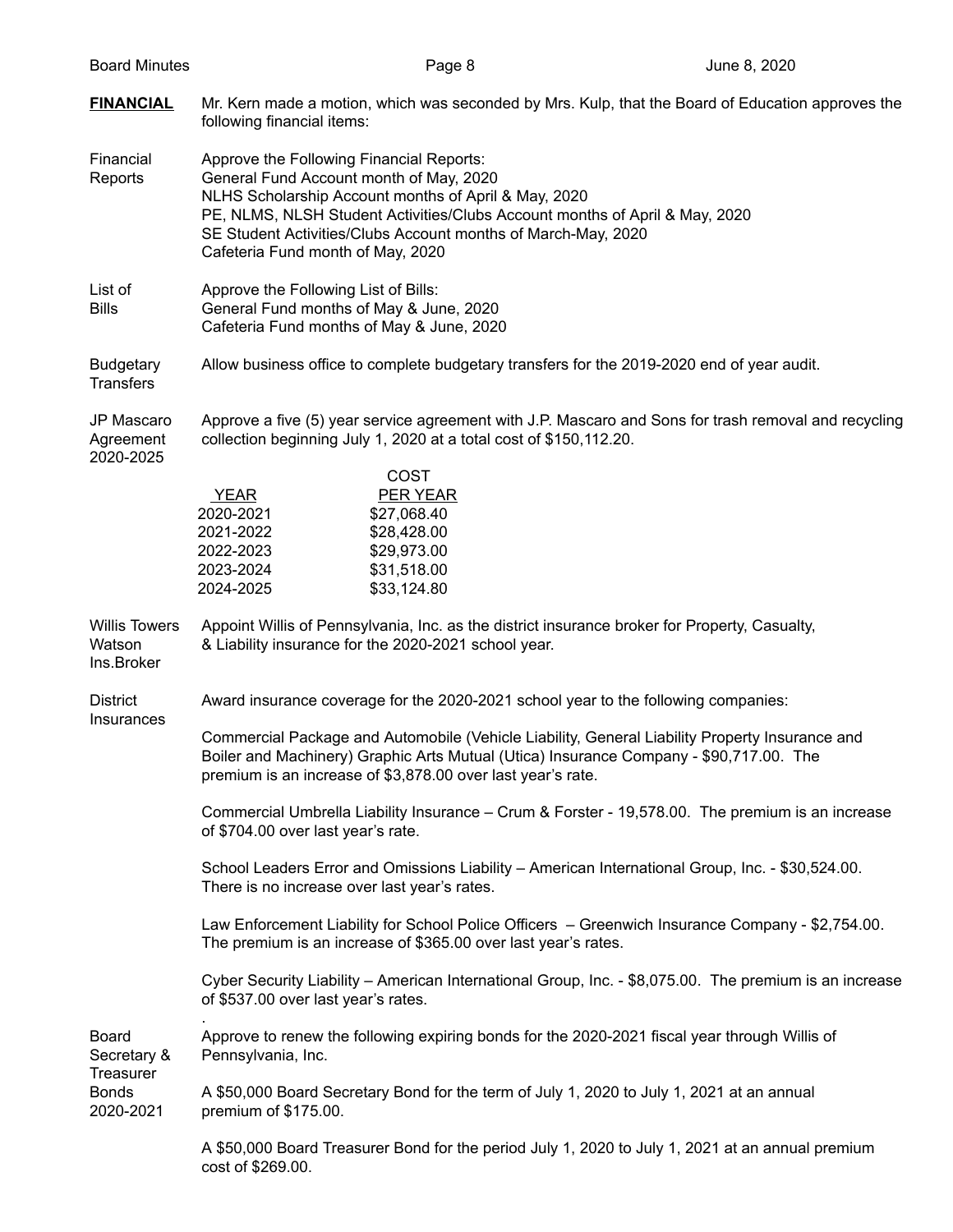| <b>FINANCIAL</b><br>(cont.)<br>Student<br>Accident &<br><b>Athletic</b><br>Insurance<br>Carrier | Appoint Axis Insurance Company as the 2020-2021 Student Accident and Athletic Insurance<br>Carrier beginning August 5, 2020. The renewal rate is \$25,250.00, to include all interscholastic sports,<br>band and cheerleading. Voluntary school coverage is \$22.00 for the school time rate and \$88.00 for<br>the 24-hour rate. There is no increase over last year's rate.                                                                                                                                                                                       |  |  |
|-------------------------------------------------------------------------------------------------|---------------------------------------------------------------------------------------------------------------------------------------------------------------------------------------------------------------------------------------------------------------------------------------------------------------------------------------------------------------------------------------------------------------------------------------------------------------------------------------------------------------------------------------------------------------------|--|--|
| <b>District</b><br>Financial<br>Institutions                                                    | Authorize the following financial institutions to act as approved depositories for school district funds<br>and or temporary investments. The Northern Lehigh School Board further authorizes the following<br>financial institutions to transfer funds on deposit to any other bank for the credit of the Northern<br>Lehigh School District. The Board further authorizes the Business Manager and/or Superintendent to<br>enter into agreements, supplements or amendments to agreements to implement the foregoing<br>operations for the 2020-2021 school year. |  |  |
|                                                                                                 | Key Bank, NA<br><b>Prudential-Bache Government Securities Trust</b><br>Wells Fargo National Bank<br>Pennsylvania Local Government Investment Trust (PLGIT)<br><b>TD Wealth</b><br>Key Bank Capital Markets                                                                                                                                                                                                                                                                                                                                                          |  |  |
| Payment of<br>Bills In<br>July                                                                  | Approve to grant permission to the business office to pay general fund and capital projects bills<br>that are scheduled for payment during the month of July as required by contract. There is no<br>scheduled board meeting in July.                                                                                                                                                                                                                                                                                                                               |  |  |
| Commit<br>Assign<br><b>Fund Balance</b>                                                         | Approve to commit and/or assign portions of the June 30, 2020 fund balance for the<br>following purposes (actual amounts to be determined after completion of the 2019-2020 end of year<br>audit):                                                                                                                                                                                                                                                                                                                                                                  |  |  |
|                                                                                                 | <b>PSERS Increase</b><br><b>Replacement Equipment</b><br><b>Health Insurance Premiums</b><br>Long Range Maintenance<br>Technology                                                                                                                                                                                                                                                                                                                                                                                                                                   |  |  |
| School<br>Physicians                                                                            | Approve to appoint Dr. Nicole Sully and Dr. Amy Gourniak of Parkland Family Health Center<br>as school physicians for the 2020-2021 school year. The fee for grade level physicals will be<br>\$20.00 per physical needed. Consultant services will be provided at no charge.                                                                                                                                                                                                                                                                                       |  |  |
|                                                                                                 | Roll call.<br>Mr. Distler, Mr. Green, Mrs. Heckman, Mrs. Husack, Mr. Keegan, Mr. Kern, Mrs. Kulp,<br>YEA:<br>Mrs. Martineau, and Mr. Fedorcha (9)<br>NAY:<br>None $(0)$<br>Motion carried.                                                                                                                                                                                                                                                                                                                                                                          |  |  |
| <b>LEGAL</b>                                                                                    | Mr. Distler made a motion, which was seconded by Mr. Green, that the Board of Education approves<br>the following legal items:                                                                                                                                                                                                                                                                                                                                                                                                                                      |  |  |
| King Spry<br>2020-2021                                                                          | Approve to appoint King Spry Herman Freund & Faul, LLC as special counsel for the 2020-2021<br>school year for services as outlined in the agreement. The hourly rate will be \$185.00 per hour for<br>partners and associates, and \$95.00 per hour for paralegals. There is no change from last year's rates.                                                                                                                                                                                                                                                     |  |  |
| Settlement<br>Agreement                                                                         | Approve the Settlement Agreement and Release in regards to student #2490068.                                                                                                                                                                                                                                                                                                                                                                                                                                                                                        |  |  |
| & Release                                                                                       | Roll call.<br>YEA:<br>Mr. Distler, Mr. Green, Mrs. Heckman, Mrs. Husack, Mr. Keegan, Mr. Kern, Mrs. Kulp,<br>Mrs. Martineau, and Mr. Fedorcha (9)<br>NAY:<br>None $(0)$<br>Motion carried.                                                                                                                                                                                                                                                                                                                                                                          |  |  |